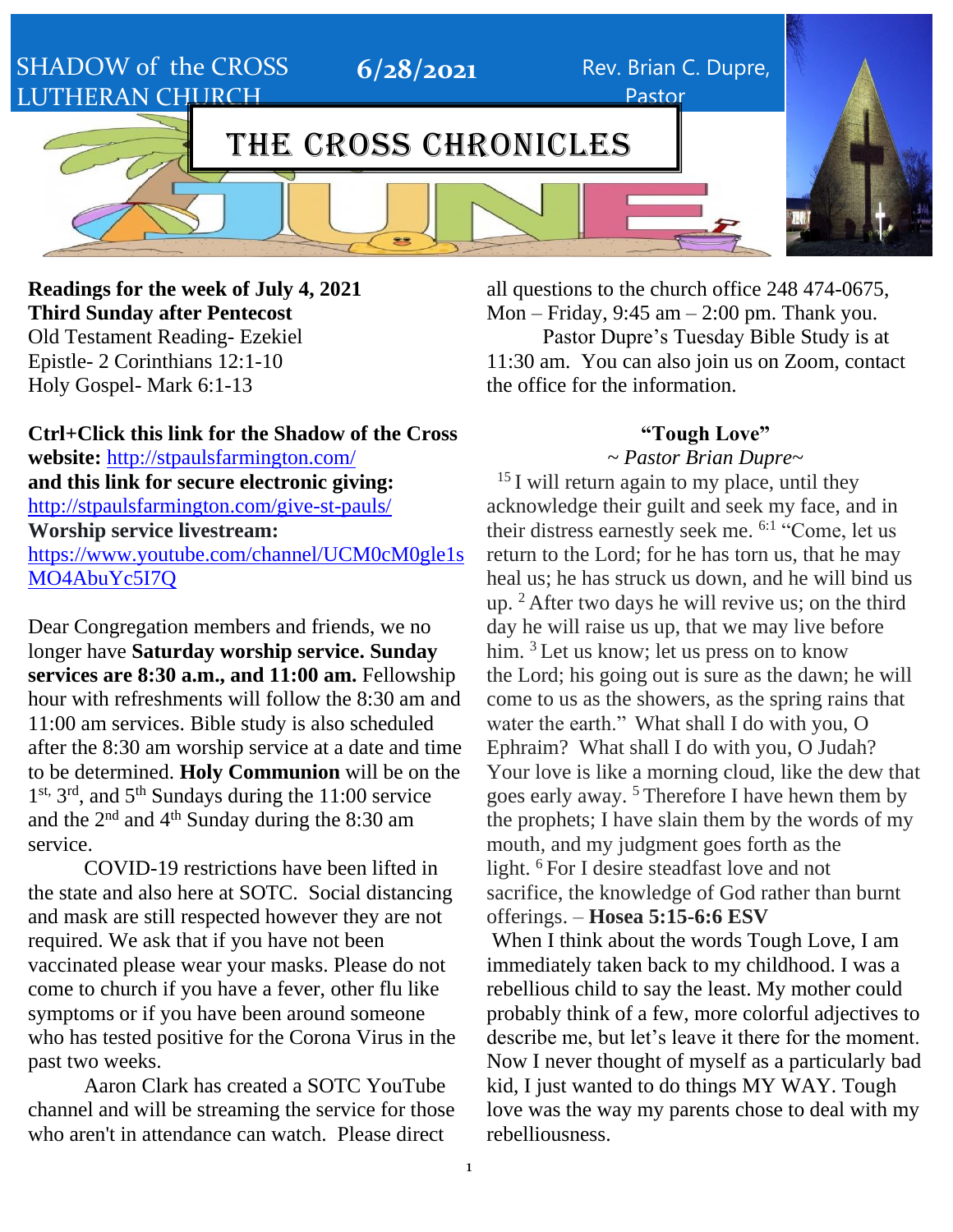The text above tells us of the warning that God delivered to Israel through His prophet Hosea. The Israelites probably didn't think of themselves as "bad kids" either. But Israel had become unfaithful and so God sent Hosea to deliver a message to them. The message was simple enough; repent or be punished. But like me, the Israelites just wanted to do things THEIR WAY. In His infinite wisdom, God recognized that there was no knowledge of Him in the land; But not for lack of priests or temples. The truth is that they rejected the knowledge that God had revealed to them. We all have been rebellious. We all have been unfaithful. And just like with Israel, unless we repent, God is going to deliver justice to us swiftly and righteously. But God's mighty hand of justice comes not out of vengeance, disgust or hate; it comes out of tough, but unparalleled love for us. God's chosen response to sin has always been tough love.

 Tough love, at the time it's given, doesn't feel much like love, though. It feels like punishment in the strictest sense of the word. All we can see is the pain and suffering in it at the beginning. I know my parents loved me. But they must have wondered, "How do I get through to him?" God wondered the same thing about Israel. In chapter six, verse four, God cries out, "What shall I do with you, O Judah?" In His holiness, punishment would be the satisfaction for Israel's sin. Out of His enduring love, He gave them warnings to repent over and over again through Hosea because all God wanted from them was their love and faithfulness. This is the essence of tough love; knowing you must punish because of your love, even though you don't want to. It is making tough decisions that hurt; but that are for the greater good. It is the response to deserved punishment and never the response to undeserved punishment. By not responding to sin, it gives the impression that sin is okay. Therefore God could not let **Israel's sin** go unpunished.

 Likewise, God could not let **the sin of the world** go unpunished either. As redemption for sinful mankind, God sacrificed His only begotten son, Jesus Christ, our Lord and Savior. Does love come any tougher than this! Jesus Himself did

nothing to deserve death. Jesus did not deserve the punishment He got, but the sin of the world could not go unpunished either! So, Jesus willingly laid down His life. Tough love was not a response to Jesus innocence, but to the deserved punishment for the sins of the world. In Jesus, God again worked His own special tough love for our benefit. But through Jesus, we know that God's promise is greater than His punishment. His love is greater than His anger. His desire for our good is stronger than the evil and sin in this world. His will for our good destroys our will to do evil because of our sinful nature. You see, God had a plan for Israel. And nothing in heaven or on earth was going to stop God from working His divine will amongst the Israelites; least of all, the Israelites themselves. Like a loving Father, God gently warned His people of His impending punishment through Hosea. But when the time came, as loving Father's do, He exercised tough love. And Israel was all the better for it.

 When I was a child, my parents spanked me when I misbehaved. But before they did, they would always say, "This is going to hurt me more than it does you." Man, that just made no sense to me! I mean, where is the comfort in that? After it was over, I was the only one who couldn't sit down! I thought they just said that to make themselves feel better. But when I grew up, I realized that they really did hurt because they loved me. They knew they must punish *because* of their love, even though they didn't want to. They had a plan for me and weren't about to let anyone ruin that plan; least of all, me.

 God had a plan for you and me too. And when the forces of the world and the forces of Satan united to try to stop God from working His divine will amongst us for our salvation, God sent His beloved Son to crush that evil uprising. And when I think of what they did to our beloved Lord and Savior, I can imagine Him looking down from the cross at us; nails driven through His hands and feet, body scarred, whipped, beaten and bruised, blood running down into His eyes from the crown of thorns pressed into His head, every inch of Him agonizing in unbearable pain, yet in a loving voice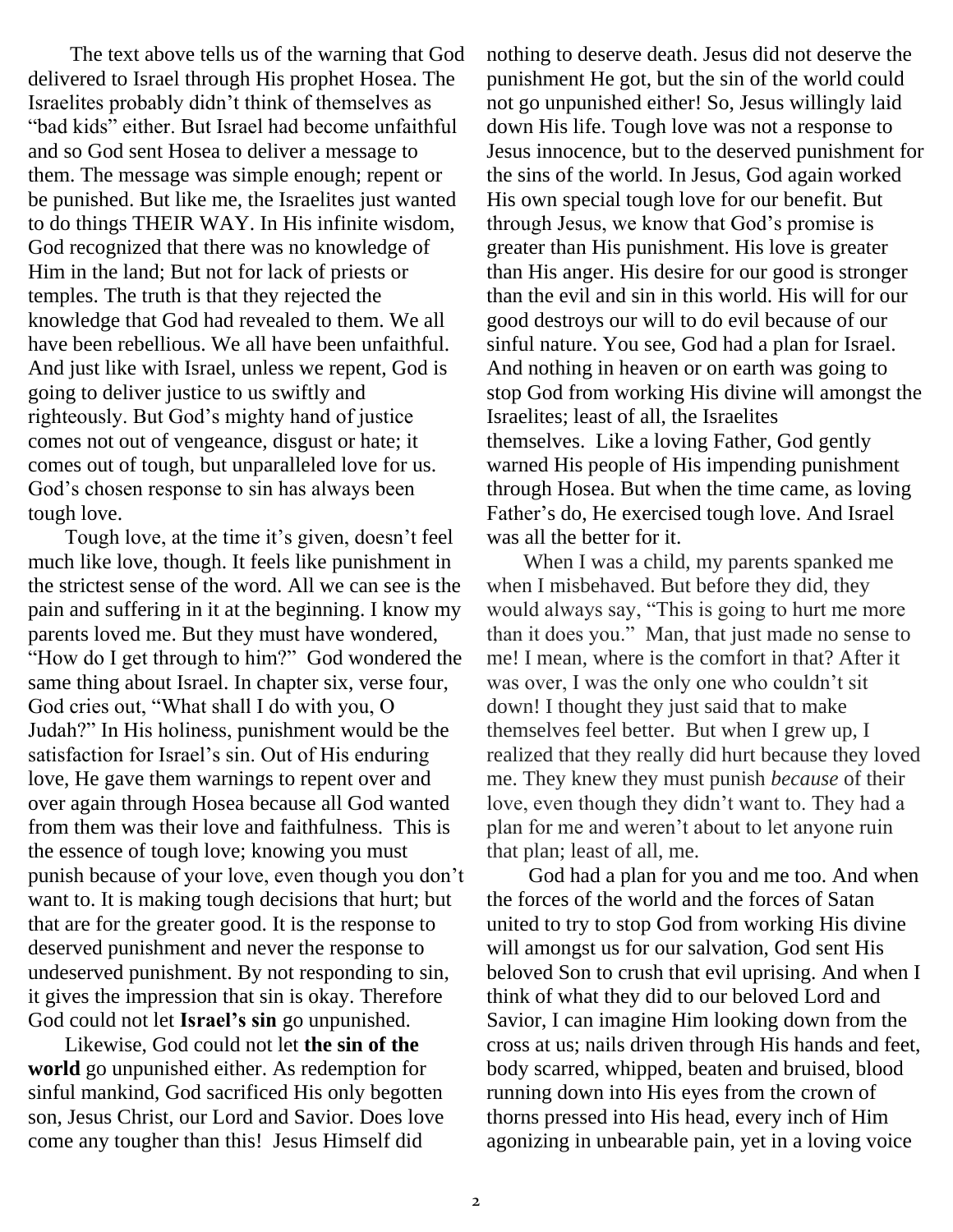saying, "This is going to hurt me more than it does you." And I believe Him. Without Him saying so, I know that He loves us with a love immeasurable! He came to complete God's plan of salvation. And nothing in hell or on earth had the power to stop Him. God's tough love proved righteous and victorious on that first Easter morning when Jesus arose. And we are all the better for it.

 The question becomes then; is there still a need for God to respond to us with tough love? The answer is yes! We still have our sinful nature; we are still sinners. But through Christ we are promised that the sting of death will not last for those that believe. So rejoice! God loves us more than we can ever know. And always remember; you are **not** your own. You were bought at a price; the precious blood of Jesus Christ.

God bless you all! –Pastor Dupre

### **SOTC Zoom Account**

Any chairperson needing to use the Zoom account for their ministry, please contact the Church office. There is a sign-up sheet in the office to reserve your date and time.

#### **The SOTC International Friendship Cen. ESL**

committee members and participants want to extend our heartfelt appreciation to various church members.

 We have been gifted with two ESV apanese/English Bilingual Bibles to be used by our ESL ladies on Tuesday at the newly established ESL Bible study.

 We have been gifted with additional monetary funds for the ESL program to purchase copies of the ESL book " English the American Way: A Fun ESL Guide to Language and Culture in the U.S." (Second Edition).

 We also are expecting a gift of two Japanese Lutheran small catechism books for our Bible study ladies.

 I want you to know that our committee members are excited about the support of our efforts. We are welcoming any others interested in the ESL Bible study. If you know of others

looking for an opportunity to study using their native language Bibles while practicing ESL, please give them information about the Tuesday, 11:30 study. At 12:30, we are enjoying social opportunities.

 It is our hope to move into our dedicated space this summer so that we can begin the Saturday program.

Thank you for continuing to pray for the International Friendship Center and the ESL ministry. Please share this information with others. Margo

#### **The National Youth Gathering**

The LCMS Youth Gathering is an event held every three years for youth of The Lutheran Church—Missouri Synod (LCMS) to spend time together in worship, God's Word, prayer, song, and service. The Gathering provides young people an opportunity to learn more about God, Christianity, and their Lutheran identity. This event is organized by LCMS Youth Ministry in Saint Louis, MO. The next Gathering takes place July 9-13, 2022, in Houston, TX. For more information you may contact Heather Rooker or Barbara Hatcher.



Greetings from the Sunday School. The Youth Sunday school is held on the Zoom platform Saturdays at 11:00 a.m. We have had a lot of support from the youth as well as adults, all are welcome to join us. The lessons are available to pick up from the church during the week. We also put the lesson on line. We have a very inter- active class. If you have any questions regarding our Sunday school please feel free to call any of the Sunday school staff, Dawn Kivimaki, Lori Smith, Lainia Burk, Shirley Bowden, Myita Davis, Roderick McClure, Barbara Profit or the church office 248-474-0675. The Zoom link will remain the same until further notice. [https://us02web.zoom.us/j/6176422508?pwd=Rzdp](https://us02web.zoom.us/j/6176422508?pwd=Rzdpd09PU05CWXZCU1NROEl4bll5dz09)

[d09PU05CWXZCU1NROEl4bll5dz09](https://us02web.zoom.us/j/6176422508?pwd=Rzdpd09PU05CWXZCU1NROEl4bll5dz09)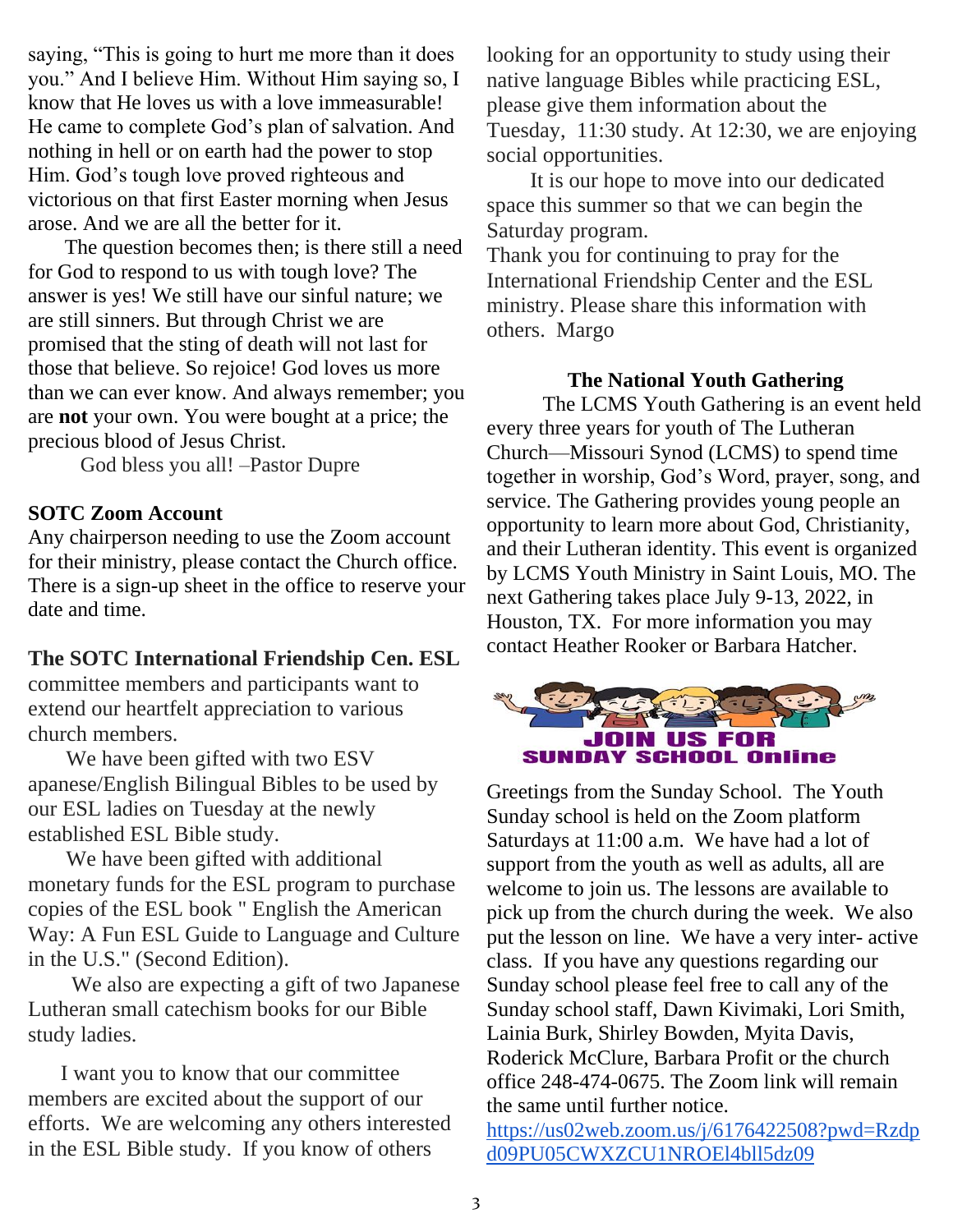

## **Tequila, Lime Shrimp w/Zucchinni**



**Ingredients** 3 tablespoons butter, divided 1 shallot, minced 2 garlic cloves, minced 1/4 cup tequila 1-1/2 teaspoons grated lime zest 2 tablespoons lime juice

1 tablespoon olive oil

1 pound uncooked shrimp (31-40 per pound), peeled and deveined

2 medium zucchini, spiralized (about 6 cups)

1/2 teaspoon salt

1/4 teaspoon pepper

1/4 cup minced fresh parsley

Additional grated lime zest

### **Directions**

In a large cast-iron or other heavy skillet, heat 2 tablespoons butter over medium heat. Add shallot and garlic; cook 1-2 minutes. Remove from heat; stir in tequila, lime zest and lime juice. Cook over medium heat until liquid is almost evaporated, 2-3 minutes.

Add olive oil and remaining butter; stir in shrimp and zucchini. Sprinkle with salt and pepper. Cook and stir until shrimp begin to turn pink and zucchini is crisp-tender, 4-5 minutes. Sprinkle with parsley and additional lime zest.

If you have any Cool Summer Treats you would like to share please email them to the church office and it will be in the Newsletter

### **POETRY CORNER**

### **I am God's Child By Dana Green**

I am a pretty child of God.

A few things might be different about me. And people might laugh, but I just hold my head up knowing God still loves me.

I walk a little different than everyone else, But God still loves me.

I use to wonder why I was so different from everyone else but, God still loves me.

But out of all things, if no one likes me because I'm different, It does not matter. Because I am a child of God, He loves me no matter what.

And If everybody were the same, life would be boring so I'm happy just being me. He'll always love me and be with me no matter what may go wrong.

### **HOLY HUMOR**

### **Church Humor/Not Church Humiliation**

At a regular monthly meeting the same sister of the church raised issue after issue. At one point the entire meeting was befuddled; by the absurdity of the issues she raised. Everyone in three counties and countries would agree on most of these issues.

Mummers arose from the front to the rear, and it could be heard "CL", lady. What started out as a whispered phrase, "CL"; was finally determined to the understanding of the woman who raised issues and everything came to the surface. She arose from her seat with all the religious zeal she could muster and said, "how dare you murmur crazy lady", to my face!

Much to the chagrin of all present a hush came through out the meeting room. An echo of silence came over the meeting hall. Then an elderly gentleman raised his voice and said, it was "Christ Loved", not crazy lady. A silence fell upon